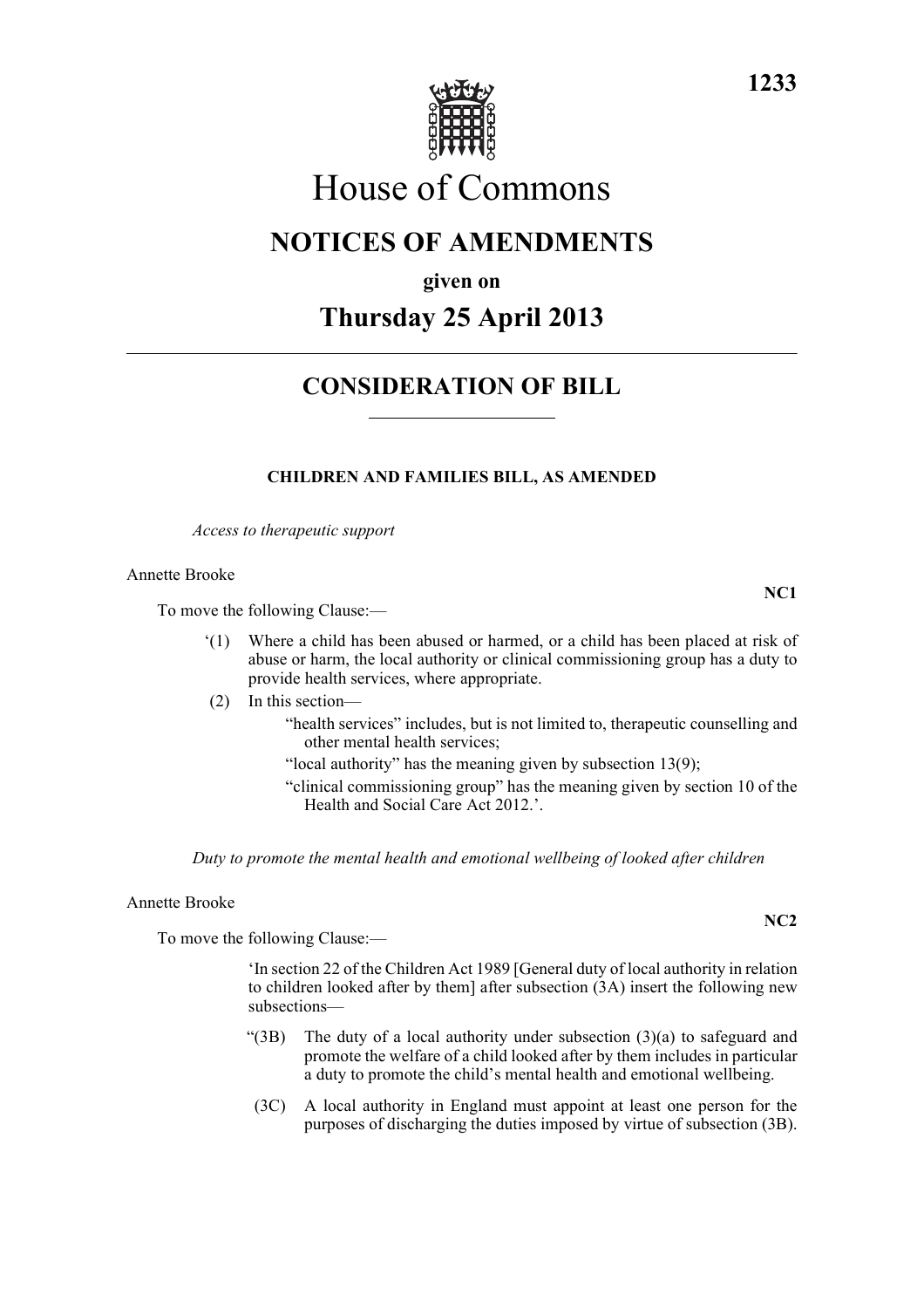#### **Children and Families Bill,** *continued*

(3D) A person appointed by a local authority under subsection (3C) must be an officer or the local authority, another local authority or a health body in England".'.

#### Tim Loughton [R]

Page **2**, line **21** [*Clause 3*], at beginning add 'After a period of three years from the introduction of adoption scorecards'.

#### Tim Loughton [R]

Page **2**, line **24** [*Clause 3*], at end insert—

'(1A) The Secretary of State may require local authorities to make arrangements with adoption agencies to compensate them for the cost of recruiting approved prospective adopters.'.

#### Tim Loughton [R]

Page **2**, line **34** [*Clause 3*], leave out paragraph (c).

*Regulation of child performance*

#### Tim Loughton

To move the following Clause:—

- '(1) In section 37 of the Children and Young Persons Act 1963 (Restriction on persons under 16 taking part in public performances, etc.) the words "under the compulsory school leaving age" shall be inserted after the word "child" in subsection  $(1)$ .
- (2) After subsection (2) there shall be inserted—
	- " $(2A)$  In this section, "Performance" means the planned participation by a child aged under the compulsory school leaving age in a public entertainment production, unless that participation—
		- (a) involves risks that are no greater than the risks faced by that child in the ordinary course of his life and does not require the child to be absent from school or requires an absence from school of not more than four days in a six month period and such absence is authorised by the school;
		- (b) involves the child doing that which he would do in any event in the ordinary course of his life; or
		- (c) involves the creation of audio-visual content where there is an overriding public interest in the child's participation.".
- (3) Subsection (3)(a) of that section shall be repealed.
- (4) After subsection (5) of that section there shall be inserted—
	- "(5A) Regulations under this section shall provide for the local authority to give reasons for any refusal of a licence under this section and shall specify any mitigating action which would be required to allow a licence to be issued.

**2**

**1**

**3**

**NC3**

<sup>[</sup>R] Relevant registered interest declared.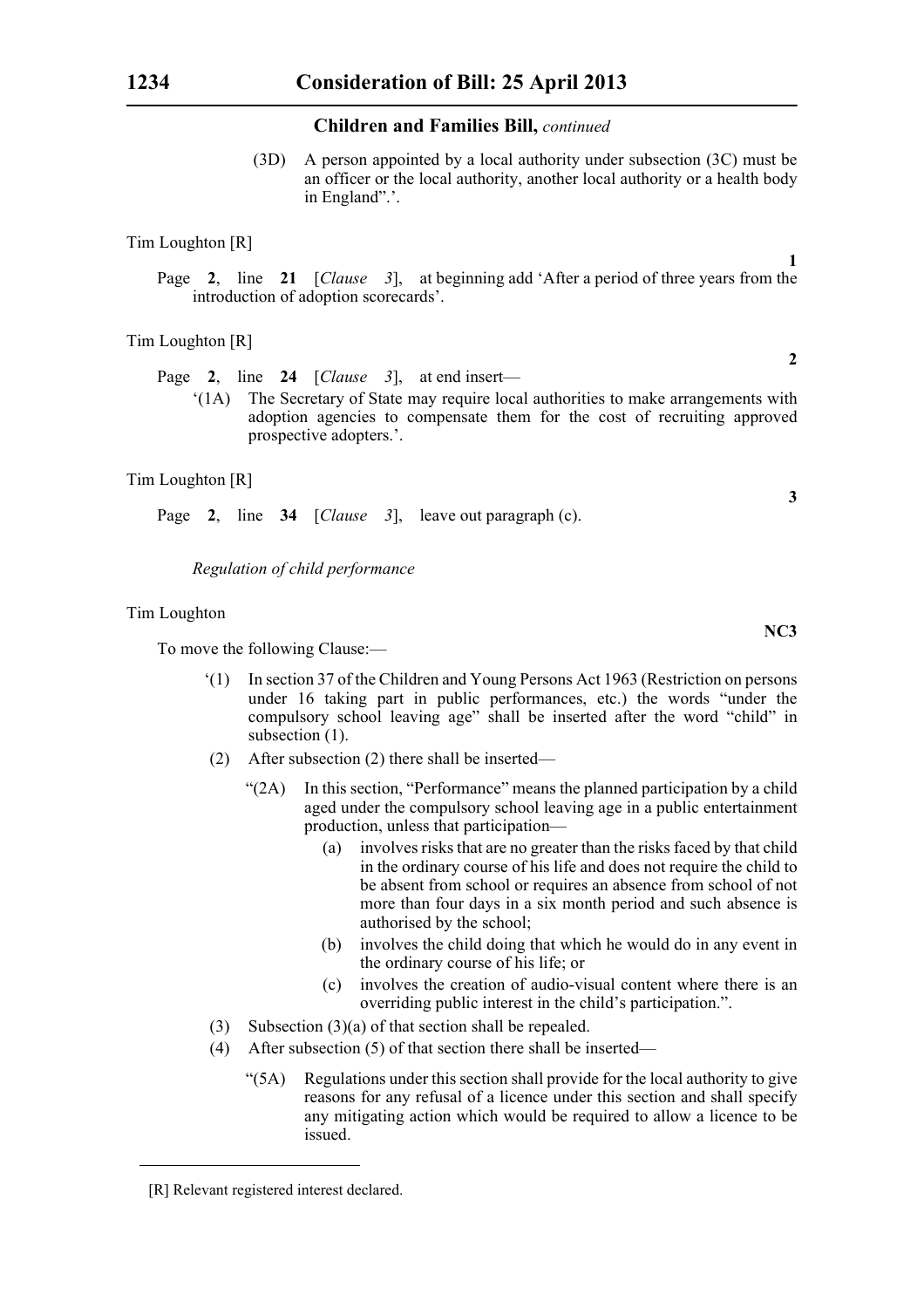#### **Children and Families Bill,** *continued*

- (5B) A refusal of a local authority to grant a licence may be reversed on appeal.".
- (5) Subsection (6) of that section shall be repealed.
- (6) After subsection (7) the following shall be inserted—
	- "(7A) A licence granted by a local authority shall be transferrable to another local authority if the child moves residence from one local authority area to another.".
- (7) Section 38 of the Act (Restriction on licences for performances by children under 14) shall be repealed.
- (8) After section 39 of the Act, there shall be inserted—

#### **"39A Presumption that a licence should be issued**

- (1) There shall be a presumption that a licence shall be issued unless there is identifiable potential harm that cannot be mitigated by any other action.
- (2) For the purposes of this section—
	- (a) "identifiable potential harm" shall be any outcome that acts adversely against the wellbeing of the child;
	- (b) "mitigated" shall mean such reasonable action that secures the safety of the child from the impact on their wellbeing; and
	- (c) "wellbeing" includes the physical, mental and emotional condition and interests of the child.

#### **39B Guidance**

- (1) The Secretary of State shall issue guidance to local authorities on the criteria for issuing licences and the conditions which shall apply to them; and this guidance may make different provision for children falling within different age bands applicable to their development age.
- (2) Guidance shall include a requirement for the local authority's decision to be based on an assessment of the risks involved in the child's participation in the performance.
- (3) Guidance shall include the safeguarding arrangements which shall be made in regard to participation in sporting activities; and in drawing up this guidance the Secretary of State shall consult sports governing bodies.
- (4) Guidance shall require the local authority, in considering the terms on which a licence is issued, to have regard to the number of days actually worked spread across a particular period.
- (5) Guidance shall require local authorities to provide for on-line applications for licences, to deal with all licences in time if submitted at least 10 days before they are to come into effect, or five days in respect of a repeated application.
- (6) Guidance shall provide for local authorities to inspect sites where children taking part in performances are to be accommodated, if they will be residing alongside unconnected adults.
- (7) Guidance shall provide for local authorities to disregard absence in connection with licensed performances in school records for authorised absences.